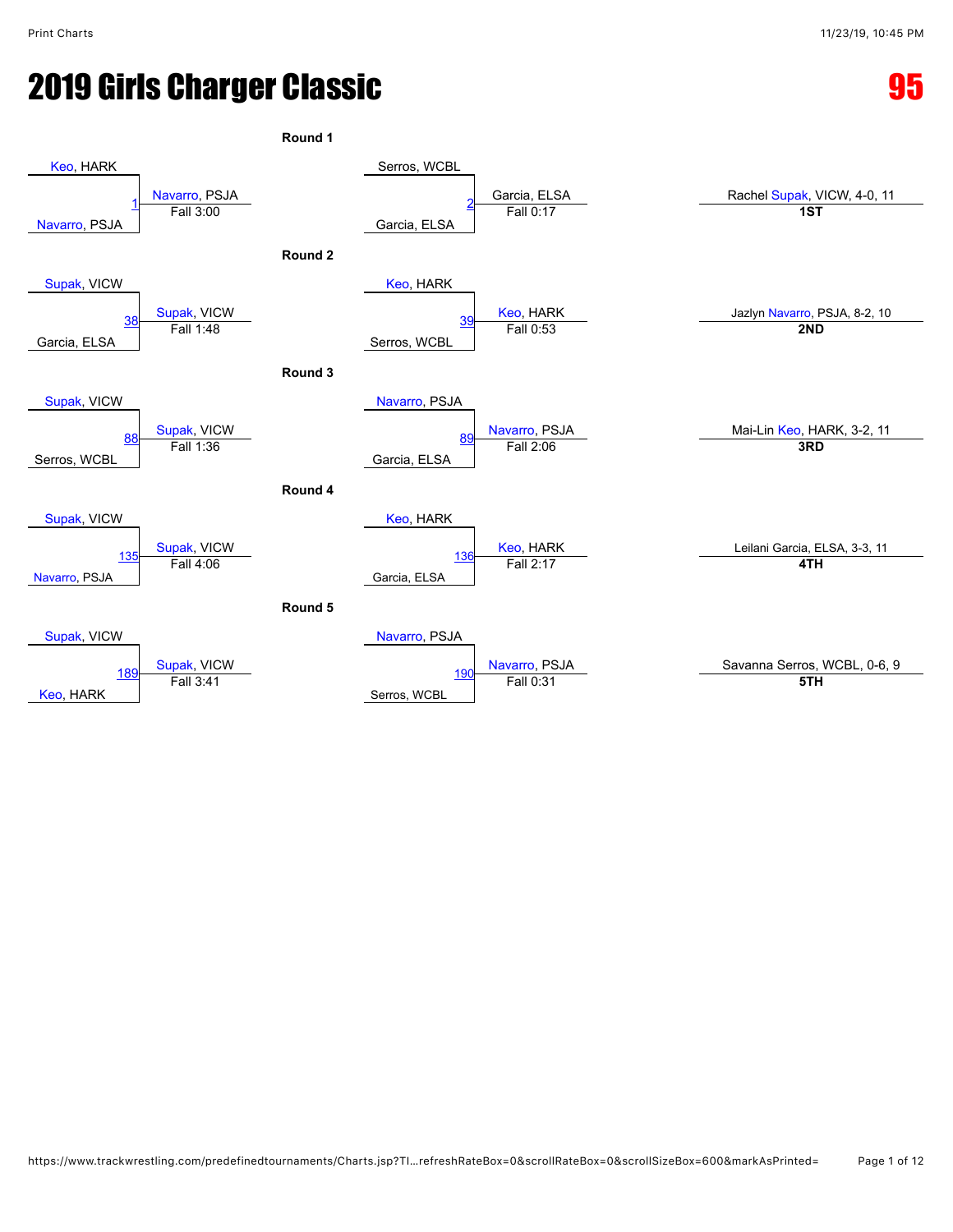# **2019 Girls Charger Classic**

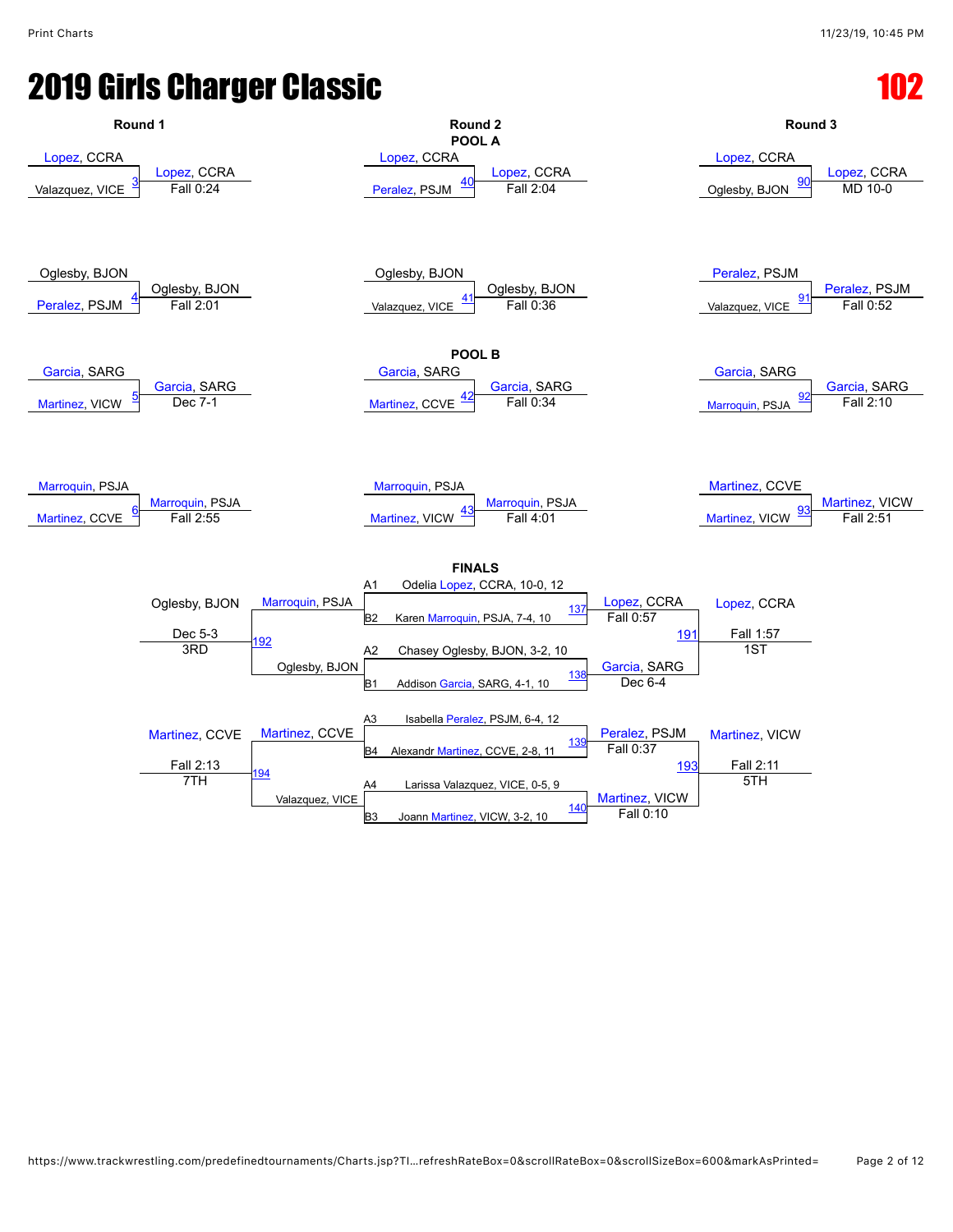### **2019 Girls Charger Classic**



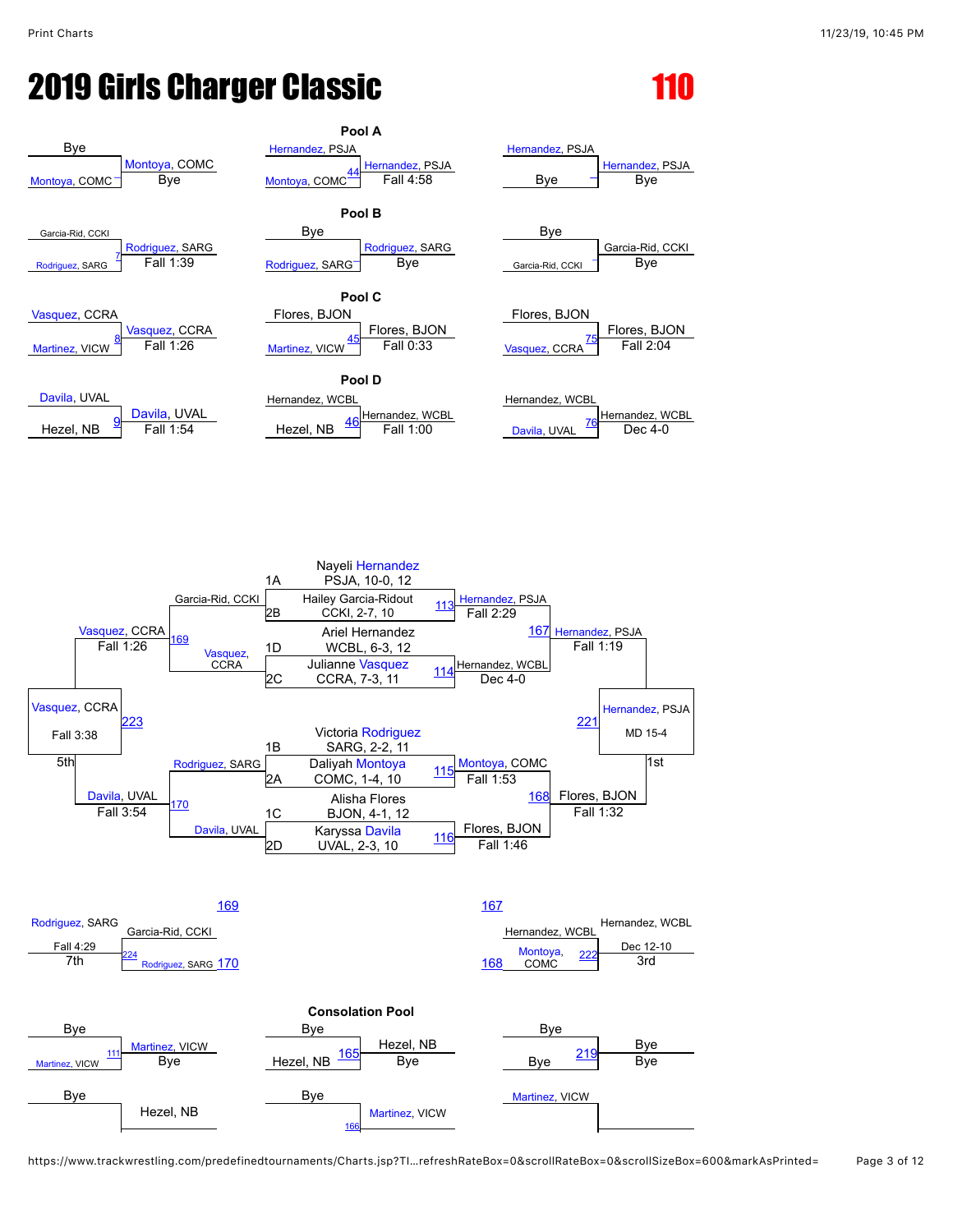



#### [Drew](javascript:viewProfile(71242135)),

https://www.trackwrestling.com/predefinedtournaments/Charts.jsp?TI…refreshRateBox=0&scrollRateBox=0&scrollSizeBox=600&markAsPrinted= Page 4 of 12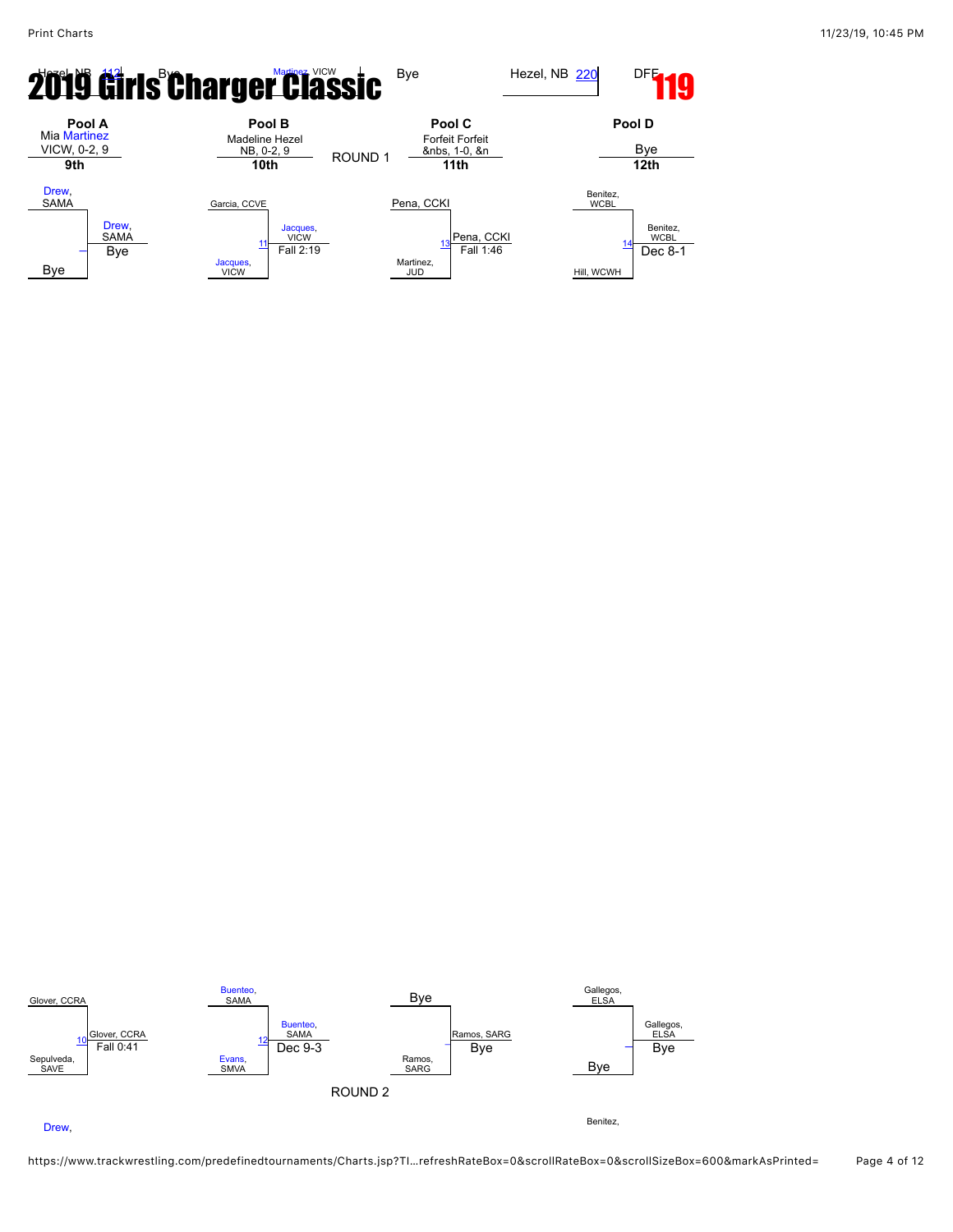

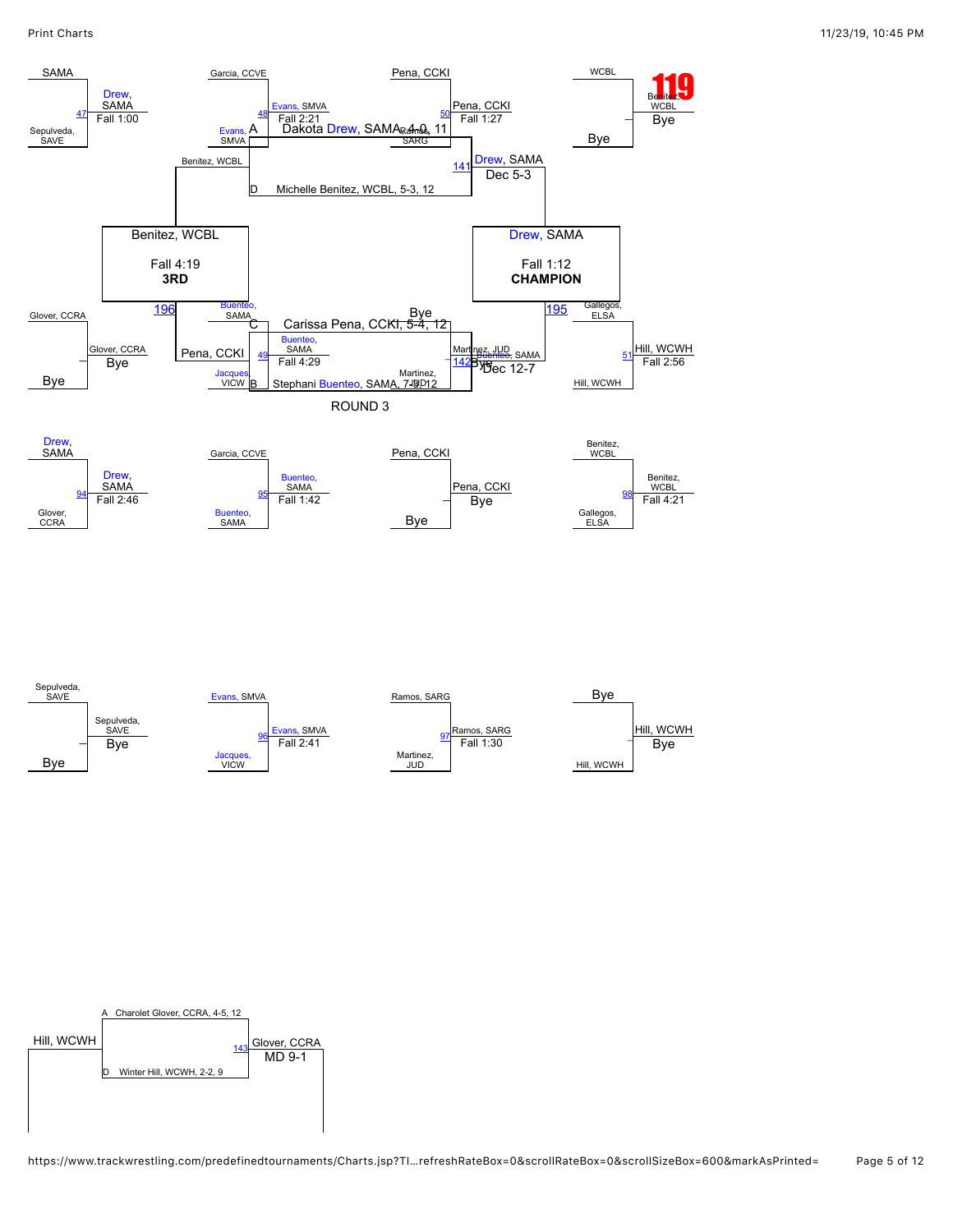



https://www.trackwrestling.com/predefinedtournaments/Charts.jsp?TI…refreshRateBox=0&scrollRateBox=0&scrollSizeBox=600&markAsPrinted= Page 6 of 12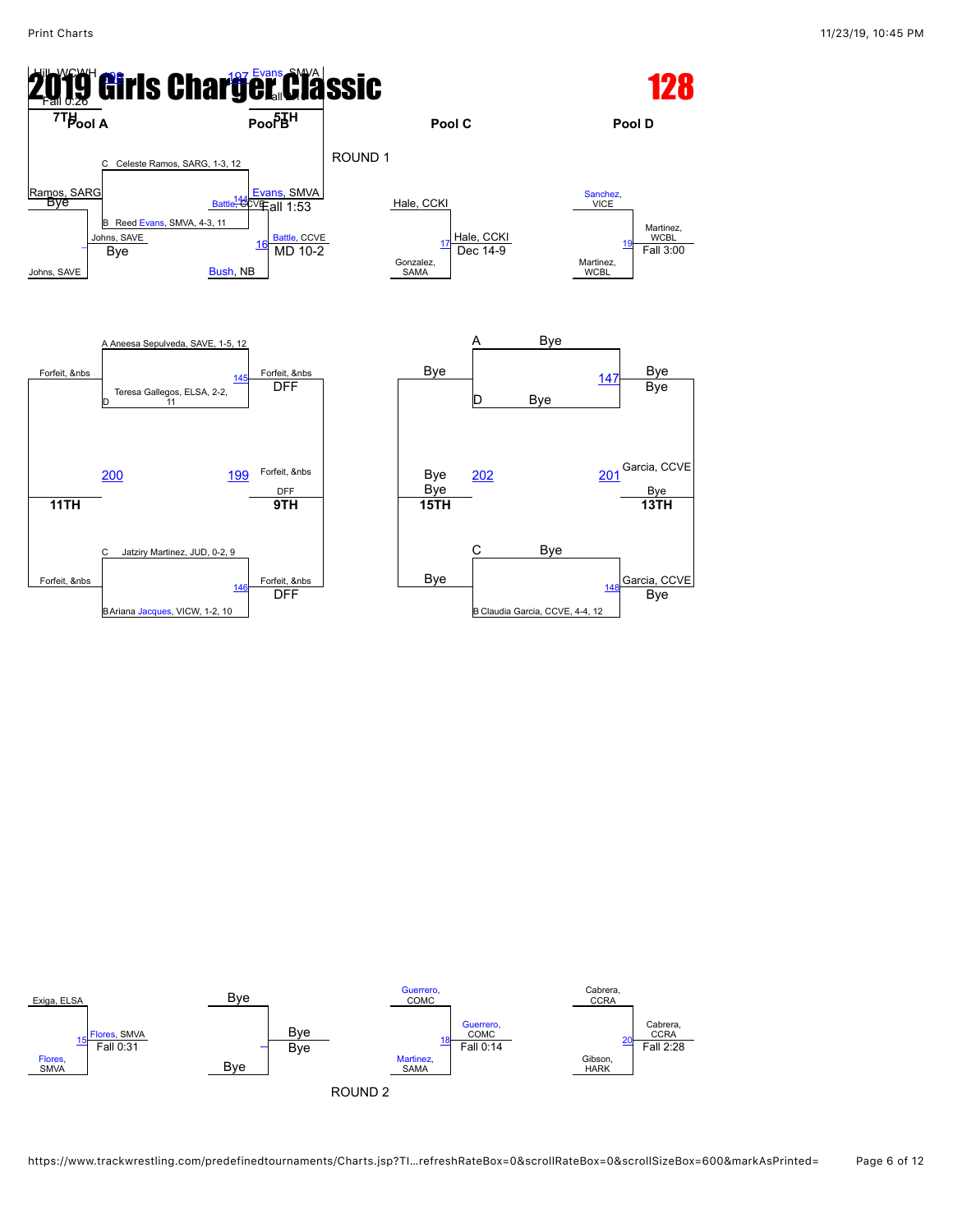

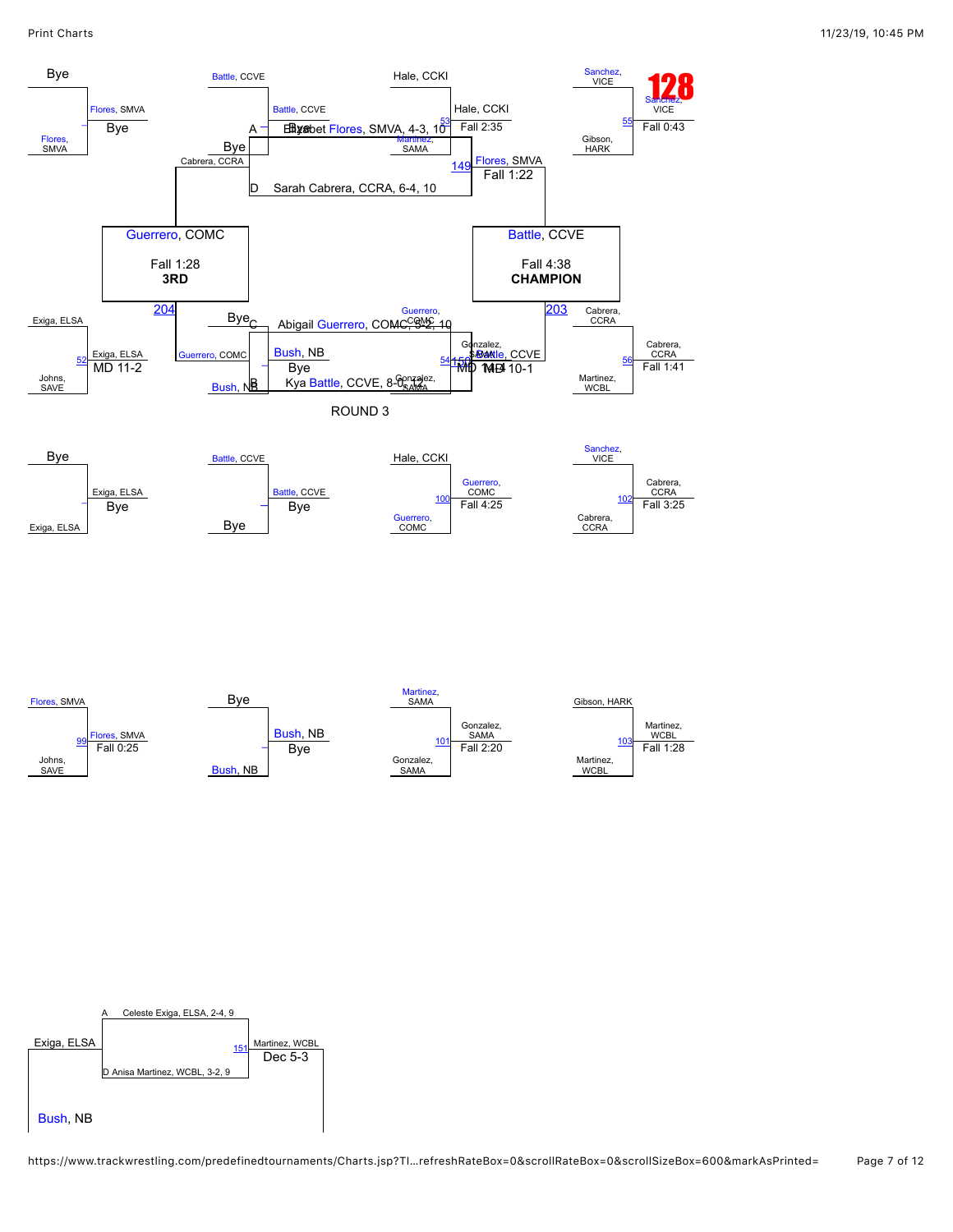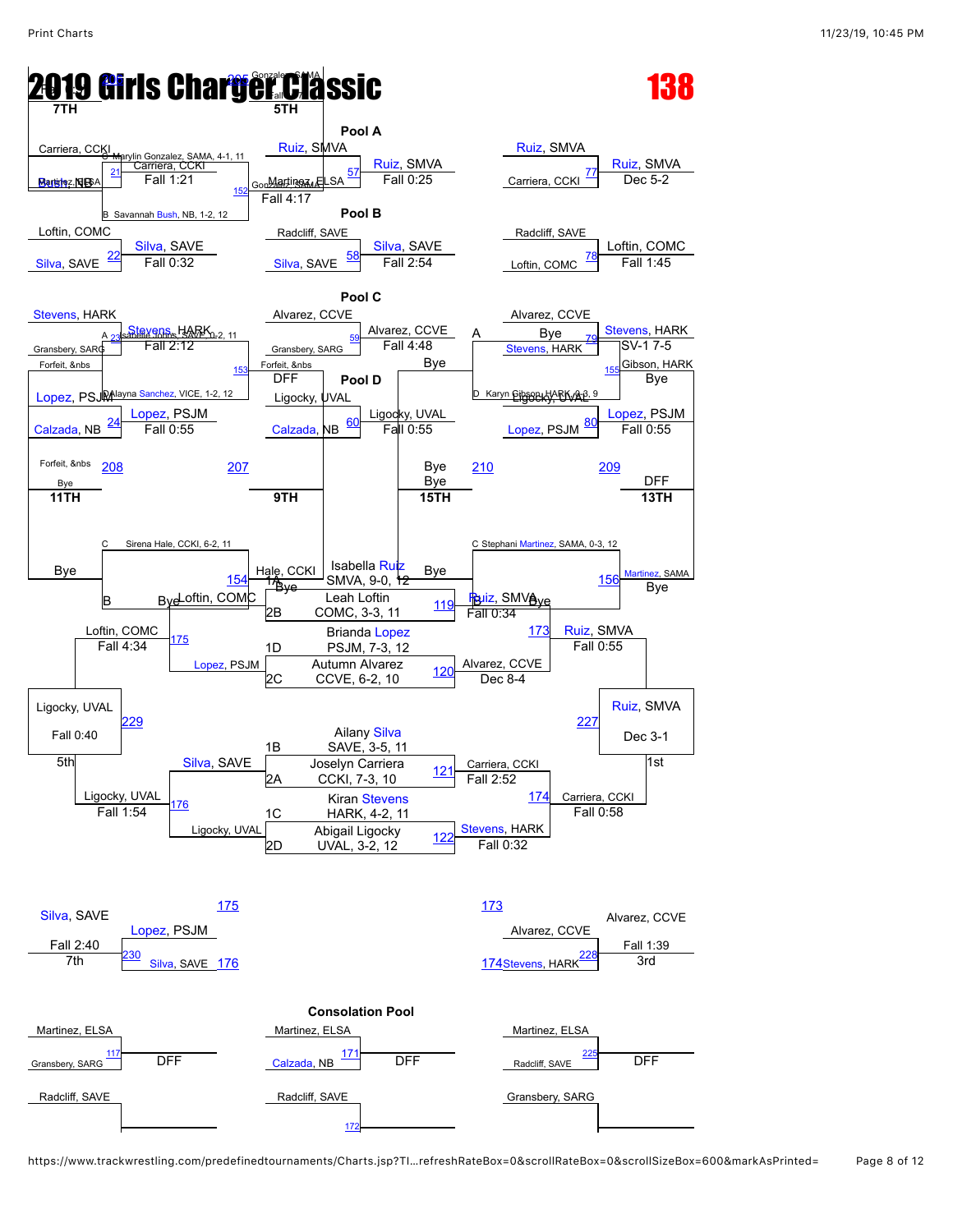# **2019 Girls Charger Classic** DFF Galzada, NB [226](javascript:openBoutSheet(30,) DF



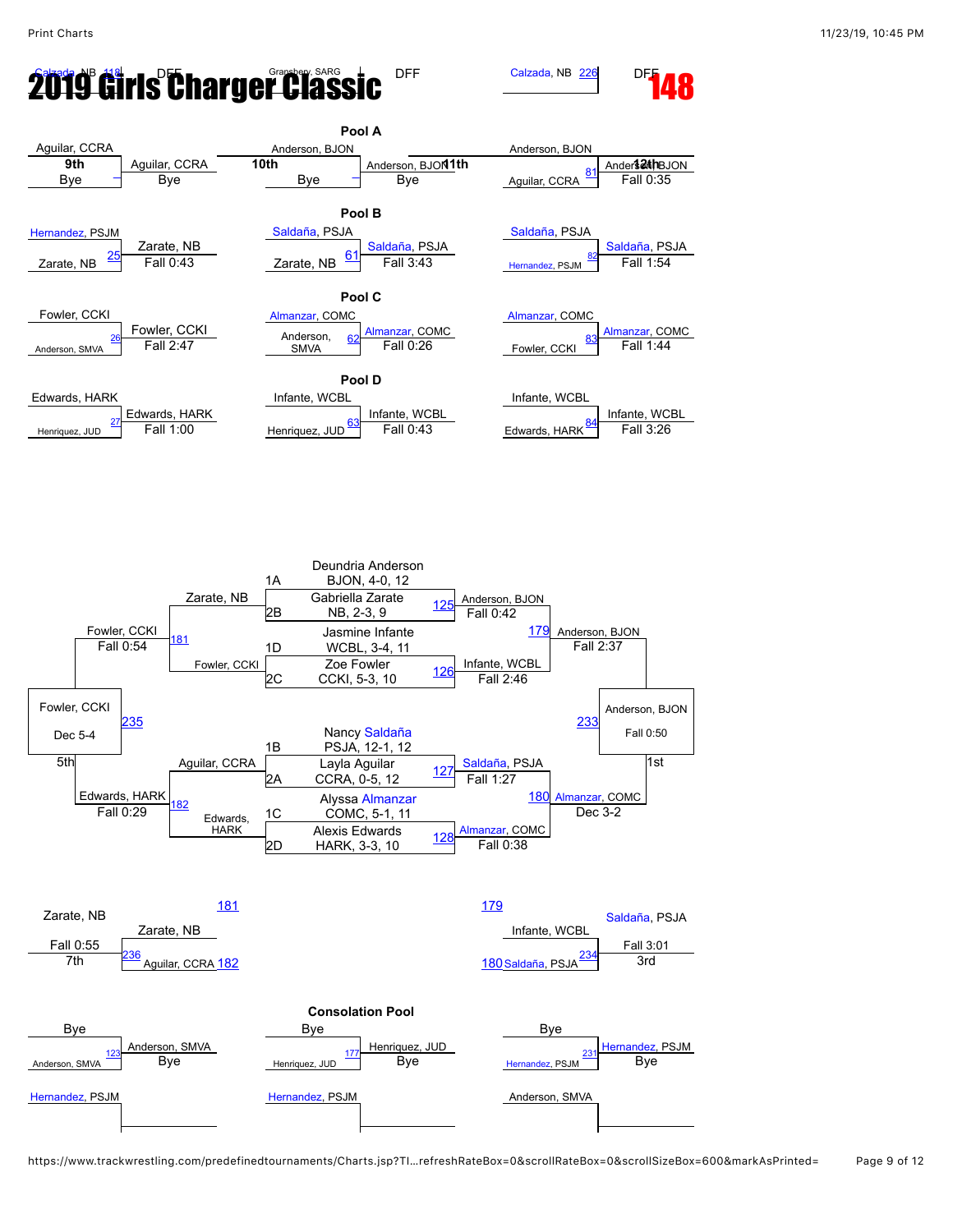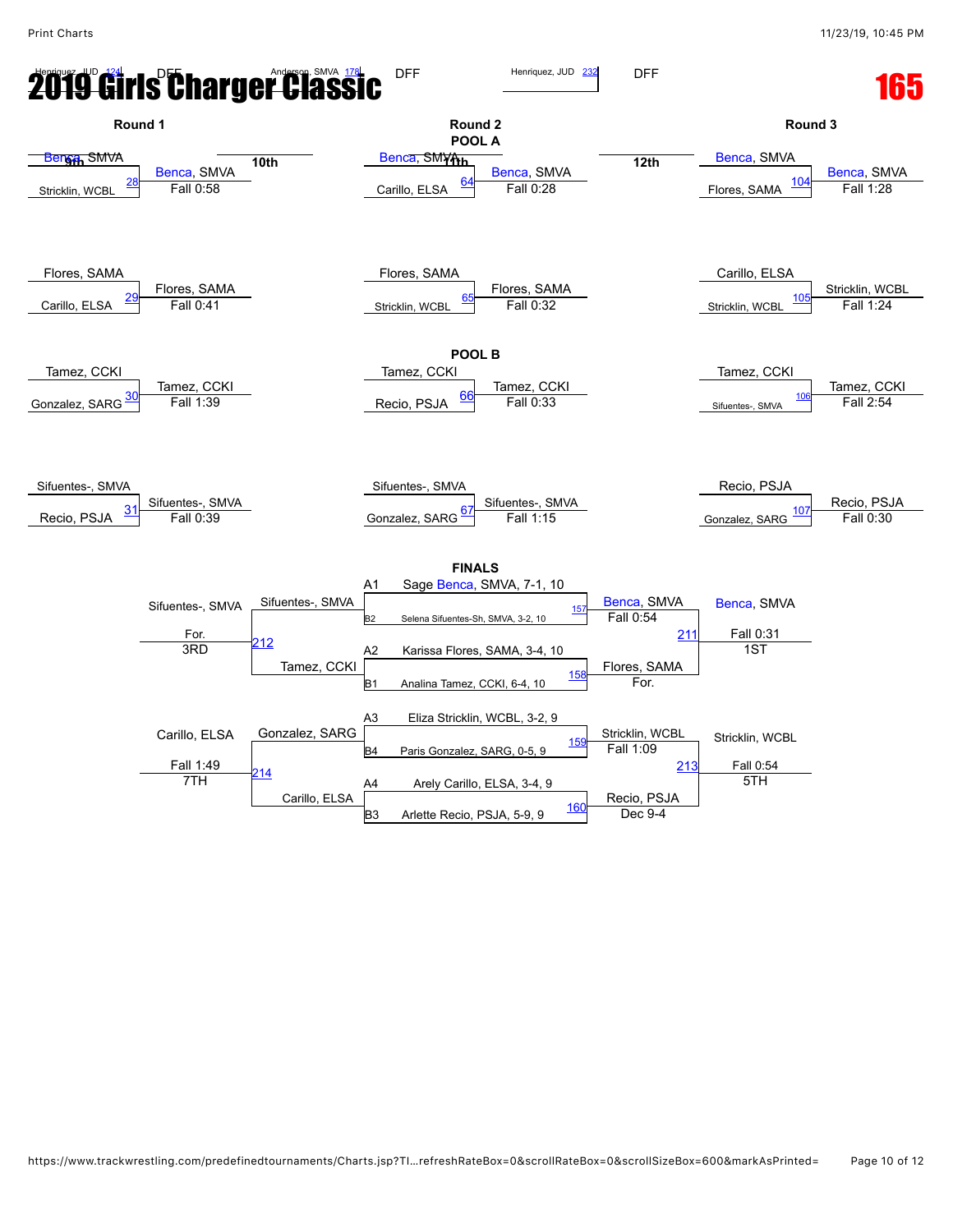# **2019 Girls Charger Classic 185**







https://www.trackwrestling.com/predefinedtournaments/Charts.jsp?TI…refreshRateBox=0&scrollRateBox=0&scrollSizeBox=600&markAsPrinted= Page 11 of 12